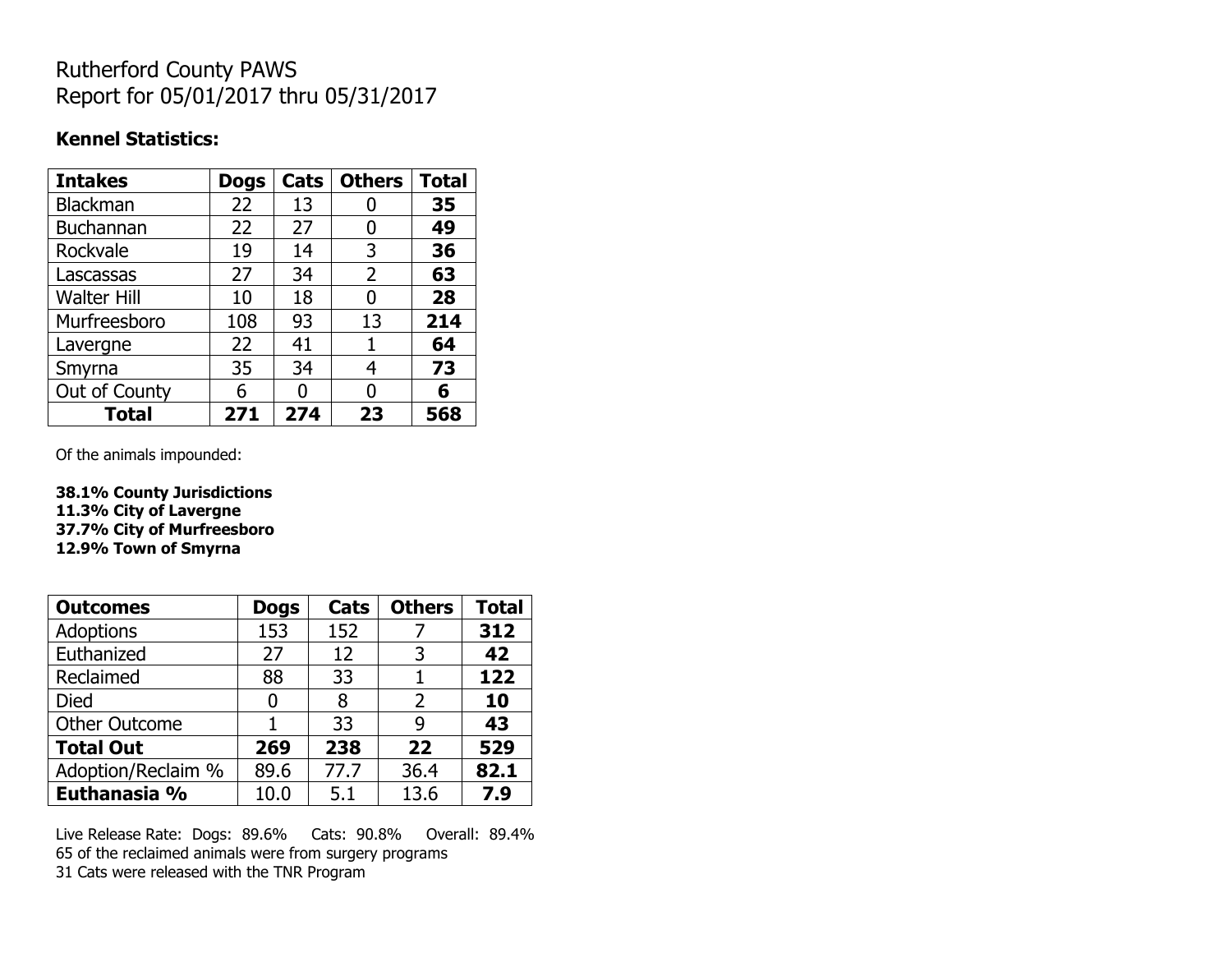Animals left in shelter on 05/31/2017: 144

2373People visited the shelter looking for a lost /new pet.

2196 Logged calls/voice mails for the month.

#### **Activity Report by Jurisdiction:**

| Zones           | <b>Calls Received</b> | Calls Completed |
|-----------------|-----------------------|-----------------|
| <b>Blackman</b> | 175                   | 175             |
| Buchannan       | 139                   | 141             |
| Lavergne        | 235                   | 235             |
| Lascassas       | 132                   | 132             |
| Murfreesboro    | 691                   | 684             |
| Rockvale        | 107                   | 108             |
| Smyrna          | 183                   | 182             |
| Walter Hill     | 63                    | 63              |
| Out of Area     | 12                    | 12              |
| <b>Total</b>    | 1737                  | 1732            |

36.2% County Jurisdictions 13.5% City of Lavergne 39.8% City of Murfreesboro 10.5% Town of Smyrna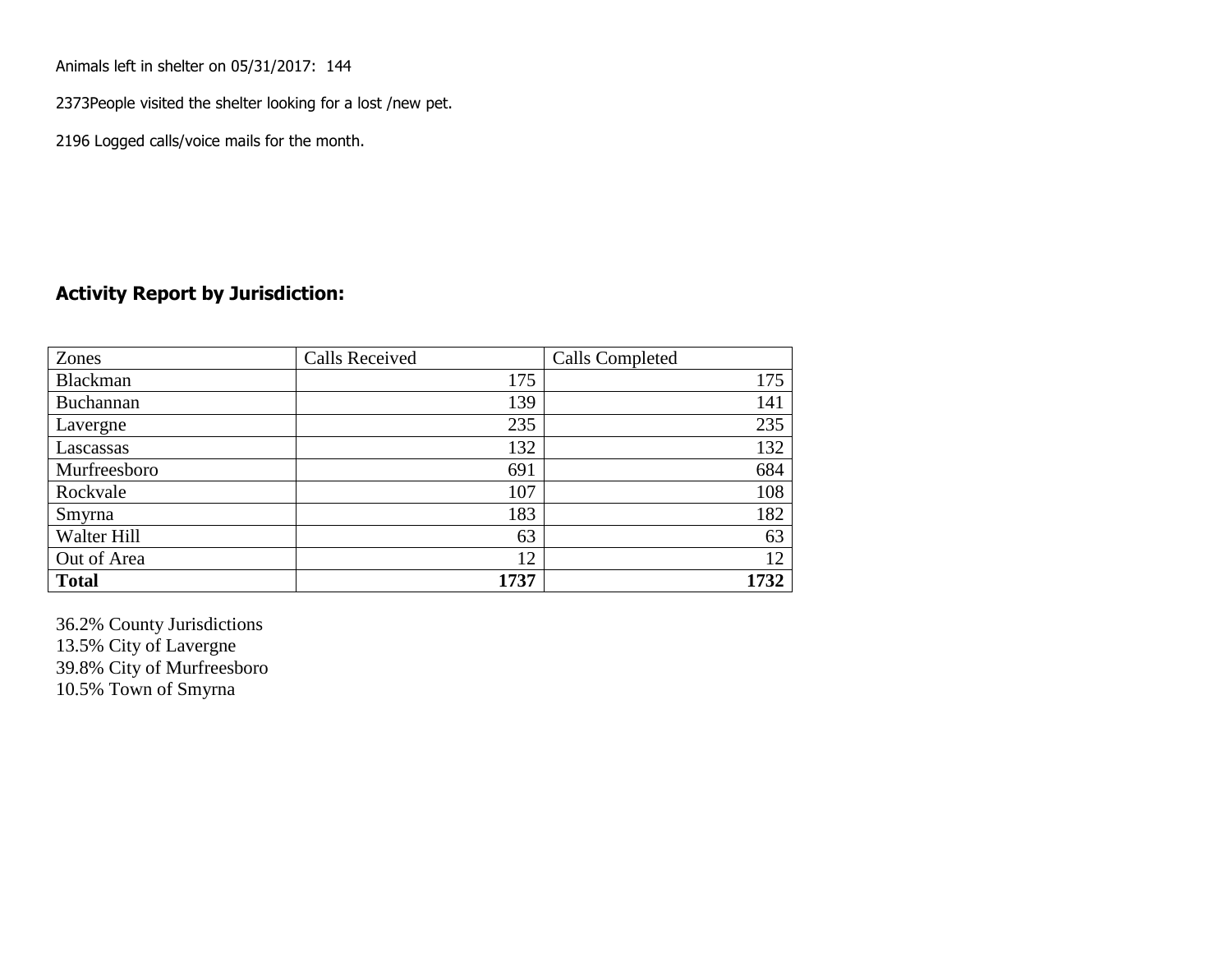# **Mileage:**

| <b>Officer</b> | <b>Miles</b> |
|----------------|--------------|
| 422            | 2013         |
| 423            | 1678         |
| 426            | 1595         |
| 42             | 1357         |
| 428            | 1456         |
| 430            | 1151         |
| 431            | 1295         |
| 432            | 140          |
| 437            | 2056         |
|                |              |
|                |              |
|                |              |
|                |              |
|                |              |
|                |              |
|                |              |
|                |              |
| <b>Total</b>   | 12741        |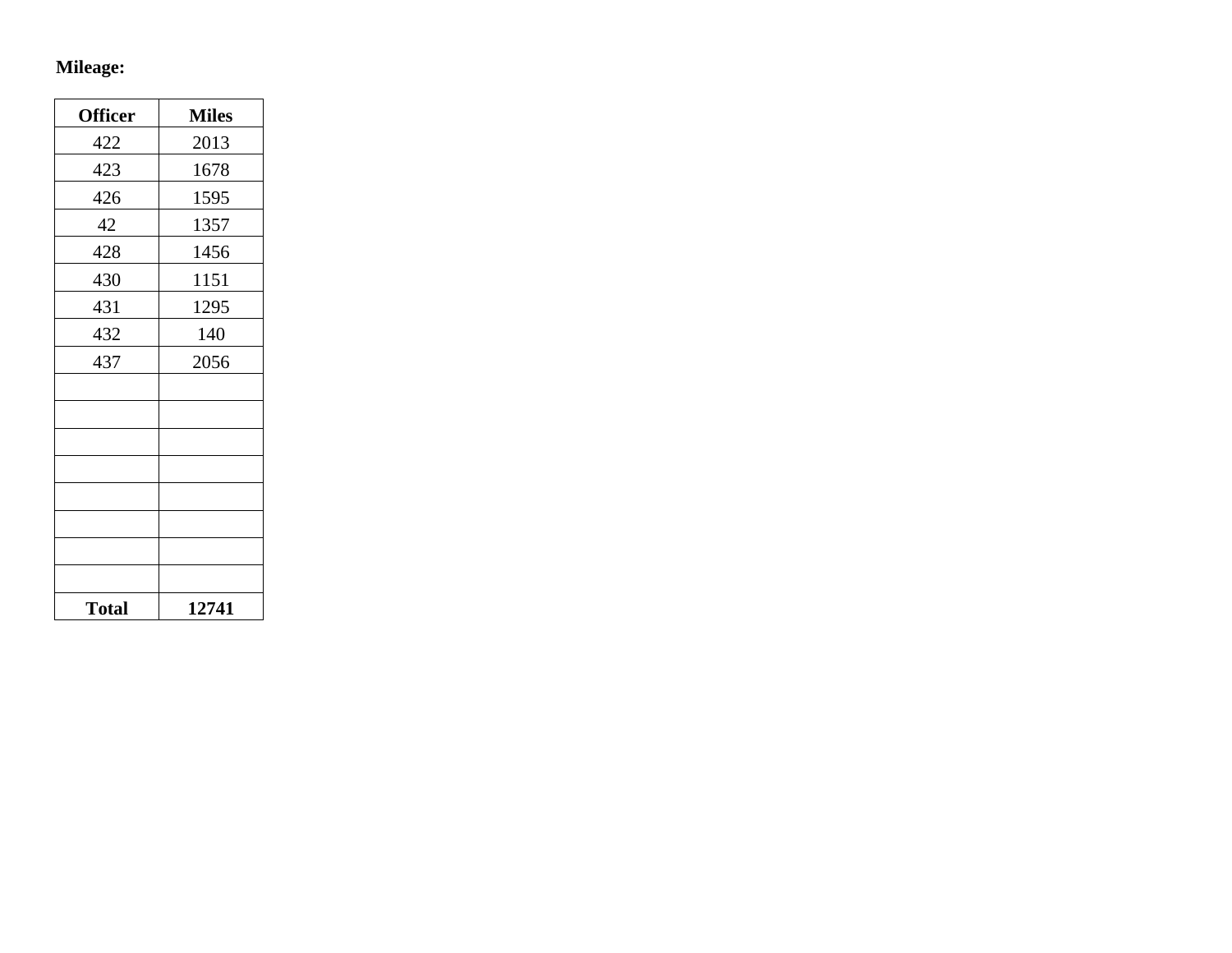## Fiscal Year-to-Date Report 07/01/16 thru 05/31/2017

#### **Kennel Statistics:**

| <b>Intakes</b>     | <b>Dogs</b> | Cats | <b>Others</b> | <b>Total</b> |
|--------------------|-------------|------|---------------|--------------|
| <b>Blackman</b>    | 240         | 248  | 8             | 496          |
| <b>Buchannan</b>   | 204         | 188  | 3             | 395          |
| Rockvale           | 173         | 172  | 14            | 359          |
| Lascassas          | 202         | 206  | 8             | 416          |
| <b>Walter Hill</b> | 139         | 143  | 3             | 285          |
| Murfreesboro       | 1119        | 1208 | 135           | 2462         |
| Lavergne           | 275         | 344  | 41            | 660          |
| Smyrna             | 306         | 422  | 38            | 766          |
| Out of County      | 47          | 70   | N             | 117          |
| <b>Total</b>       | 2705        | 3001 | 250           | 5956         |

Of the animals impounded since July 01:

**34.7% County Jurisdictions**

**11.1% City of Lavergne**

**41.3% City of Murfreesboro**

**12.9% Town of Smyrna**

| <b>Outcomes</b>      | <b>Dogs</b> | Cats | <b>Others</b> | <b>Total</b> |
|----------------------|-------------|------|---------------|--------------|
| <b>Adoptions</b>     | 1365        | 1293 | 48            | 2706         |
| Euthanized           | 345         | 881  | 74            | 1300         |
| Reclaimed            | 948         | 662  | 5             | 1615         |
| <b>Died</b>          | 18          | 61   | 13            | 92           |
| <b>Other Outcome</b> | 31          | 123  | 108           | 262          |
| <b>Total Out</b>     | 2707        | 3020 | 248           | 5975         |
| Adoption/Reclaim %   | 85.5        | 64.7 | 21.4          | 72.3         |
| Euthanasia %         | 12.8        | 29.2 | 29.8          | 21.8         |

Live Release Rate: 75.7%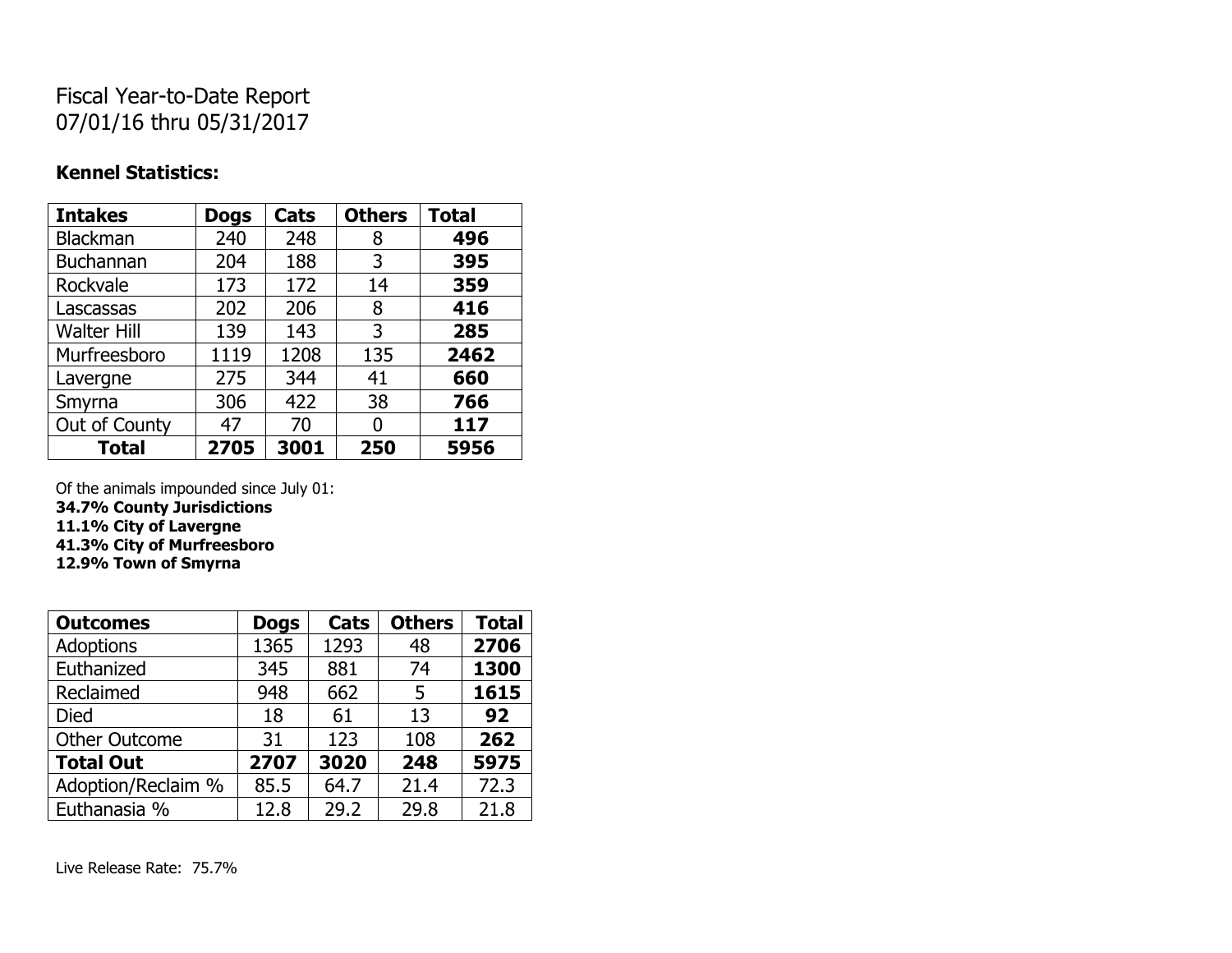23310 People have visited the shelter since July 01, 2016 looking for a lost /new pet.

21626 Logged calls/voice mails since July 01, 2016.

## **Activity Report by Jurisdiction:**

| Zones           | <b>Calls Received</b> | Calls Completed |
|-----------------|-----------------------|-----------------|
| <b>Blackman</b> | 1883                  | 1881            |
| Buchannan       | 1378                  | 1382            |
| Lavergne        | 2450                  | 2455            |
| Lascassas       | 1256                  | 1257            |
| Murfreesboro    | 5996                  | 5992            |
| Rockvale        | 1073                  | 1073            |
| Smyrna          | 1759                  | 1756            |
| Walter Hill     | 990                   | 989             |
| Out of Area     | 99                    | 99              |
| <b>Total</b>    | 16884                 | 16884           |

39.6% County Jurisdictions 14.5% City of Lavergne 35.5% City of Murfreesboro 10.4% Town of Smyrna